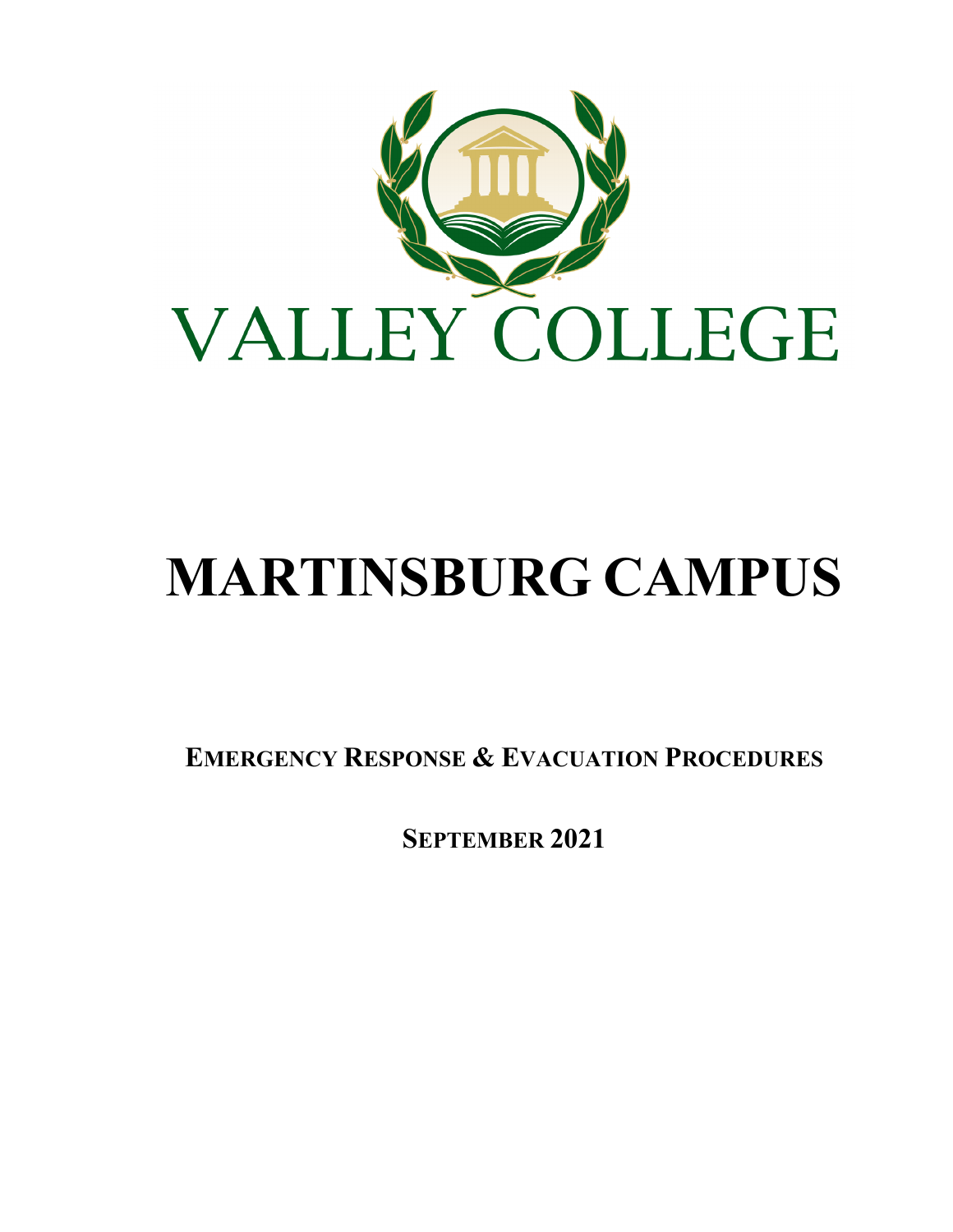# **EMERGENCY PREPAREDNESS PLAN** VALLEY COLLEGE - Martinsburg Campus

| Contents |  |
|----------|--|
|          |  |
|          |  |
|          |  |
|          |  |
|          |  |
|          |  |
|          |  |
|          |  |
|          |  |
|          |  |
|          |  |
|          |  |
|          |  |
|          |  |
|          |  |
|          |  |
|          |  |
|          |  |
|          |  |
|          |  |
|          |  |
|          |  |
|          |  |
|          |  |
|          |  |
|          |  |
|          |  |
|          |  |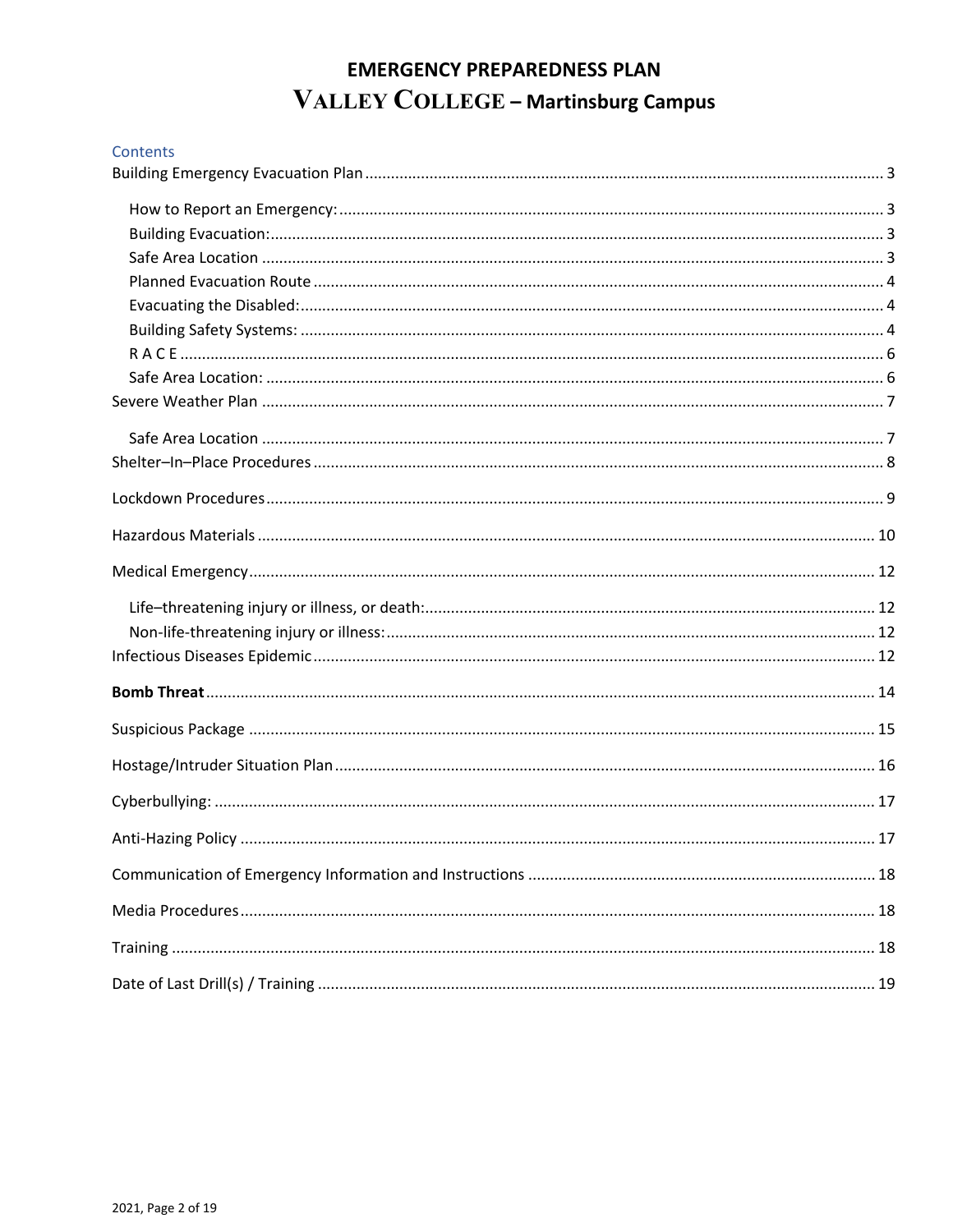# **VALLEY COLLEGE Emergency Response and Evacuation Procedures**

Emergency Phone Numbers: Ambulance, Fire, Law Enforcement 911 Non-Emergency: Martinsburg Police Department (304) 264-2100 Campus Director: Marianela Alberto Phone Number- (304) 263-0979 Email: malberto@valley.edu Campus Safety Monitor: Wesley Mackall Phone Number- (304) 263-0979 Email: wmackall@valley.edu

# <span id="page-2-0"></span>**Building Emergency Evacuation Plan**

# <span id="page-2-1"></span>**How to Report an Emergency:**

Call 911 and Calmly State:

- o Your name
- o Address
- o The nature of the emergency
- o Whether injuries have occurred
- o A phone number near the scene where you can be reached

# **Call reception desk to notify reception of emergency**

| Name of Institution: | Valley College – Martinsburg Campus |  |
|----------------------|-------------------------------------|--|
|                      |                                     |  |

| Physical Address: | 287 Aikens Center     |  |  |
|-------------------|-----------------------|--|--|
|                   | Martinsburg, WV 25404 |  |  |
|                   |                       |  |  |

Phone number: 304-263-0979

# <span id="page-2-2"></span>**Building Evacuation:**

Upon hearing the fire alarm or announcement, begin evacuation procedures.

- o Keep yourself and others calm.
- o Quickly proceed outside the building to the announced safe area using the planned evacuation route. **(Safe area is treed island in the front parking lot or the dumpster enclosure in the parking lot)**
- $\circ$  If you have personal belongings near your person, take personal belongs with you.
- $\circ$  Close doors as you leave. If possible, unplug or disable any device that could make a dangerous situation even worse.
- o Instructors will take the **Attendance Sheet/Book** for correct head count.
- o Check with Campus Director (or person in charge), who will take a head count from the instructors.
- o Wait for instructions from emergency response personnel. Do not re-enter the building until told it is safe to do so.

# <span id="page-2-3"></span>**Safe Area Location**

The safe area for the staff and students is designated as the parking lot island containing the small trees toward the front of the Comfort Inn in the front parking lot and/or the dumpster enclosure area at end of the parking lot area at the back of the campus close to rear of the Shepherd State University building. This will provide room for emergency vehicles in the front of the campus and back of the campus.

This will provide room for emergency vehicles in the front of the campus and back of the campus staff parking space area closest to the building.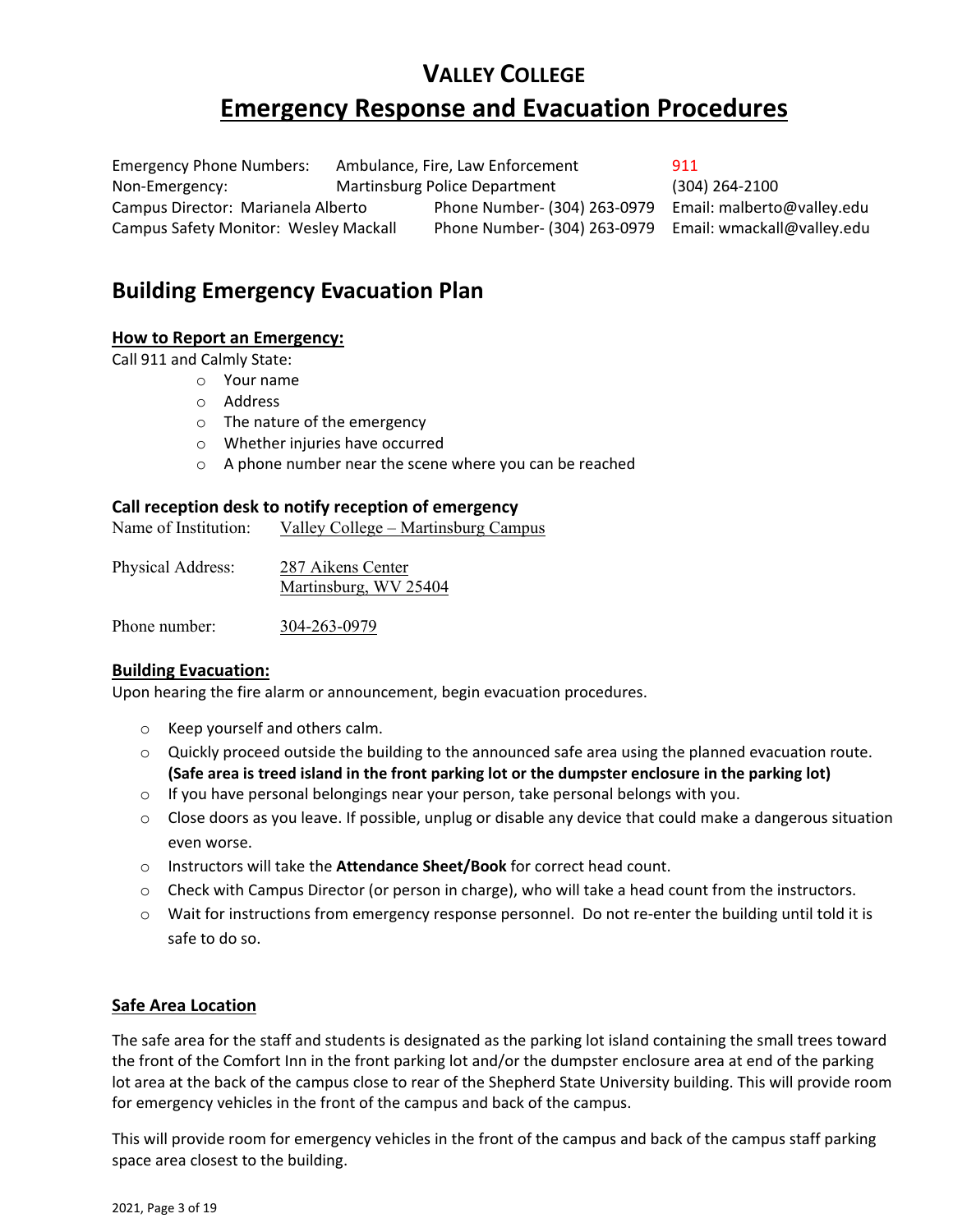# <span id="page-3-0"></span>**Planned Evacuation Route**

Faculty and students will follow a planned evacuation route when exiting the building. That route will be from the front classroom exit or from the inner classroom and lab areas through the hallway and out the front main entrance door bearing to the left to the treed island in the front parking area. If that escape route is blocked by fire, students and faculty will exit through the hallway or Room 106 and out the back door behind Room 106 turning to the left and proceeding to the end of the parking area near the dumpster enclosure. Students in the rear section of the building will exit out the rear door between Room 106 and Room 107, turning to the left and proceeding to the end of the parking area near the dumpster enclosure.

# **ALL EVACUATION ROUTES ARE CLEARLY POSTED AND MARKED BY EXIT SIGNS THROUGHOUT THE BUILDING.**

# <span id="page-3-1"></span>**Evacuating the Disabled:**

- Students and staff members should make the Campus Director and/or Director of Academic Affairs aware if they will need assistance evacuating in an emergency. It may not be apparent to staff and faculty if a student or coworker has a disability and need assistance during an emergency.
- Communicate ahead of time what your capabilities and limitations are. Be clear and concise. If necessary, carry a preprinted message that will help others assist you.
- Establish a personal network consisting of people who are regularly in the same area as you are. Do not depend on just one person as they may not be there during an emergency.
- Preplan and determine all evacuation options. Consider the pros and cons of being carried. For example, there is a possibility that you or others may be injured if you are carried down the stairs.

# <span id="page-3-2"></span>**Building Safety Systems:**

The school building located at 287 Aikens Center has the following safety systems:

- o **Alarms:** Fire alarms are located throughout the building.
- o **Smoke Detectors:** Smoke detectors are located throughout the building.
- o **Fire Extinguishers:** Fire extinguishers are located in various locations throughout the building and in or near all labs.
- o **First Aid Kits:** First aid kits are available in the administrative office area and in all labs.
- o **Panic Buttons:** Panic Buttons are located in designated areas in the building.
- o The campus is armed with security cameras.

# **Evacuation Personnel:**

The following staff will serve as evacuation personnel.

**Emergency Announcer:** Campus Director/Evacuation Warden – or Campus Coordinator/Alternate Warden Announcer will announce any disasters to all areas of the building.

**Evacuation Warden:** Campus Director **Alternate Warden:** Campus Coordinator

#### **Wardens will:**

- Supervise evacuation procedure
- Check with searchers to get an "all clear" report or find out any problems.
- Report to the Command Center if areas were unsearched due to lack of personnel.
- Ensure that all people from the area proceed to the designated meeting place to check in and wait for "all clear" which will come from the Command Center.
- Report any problems to the Command Center.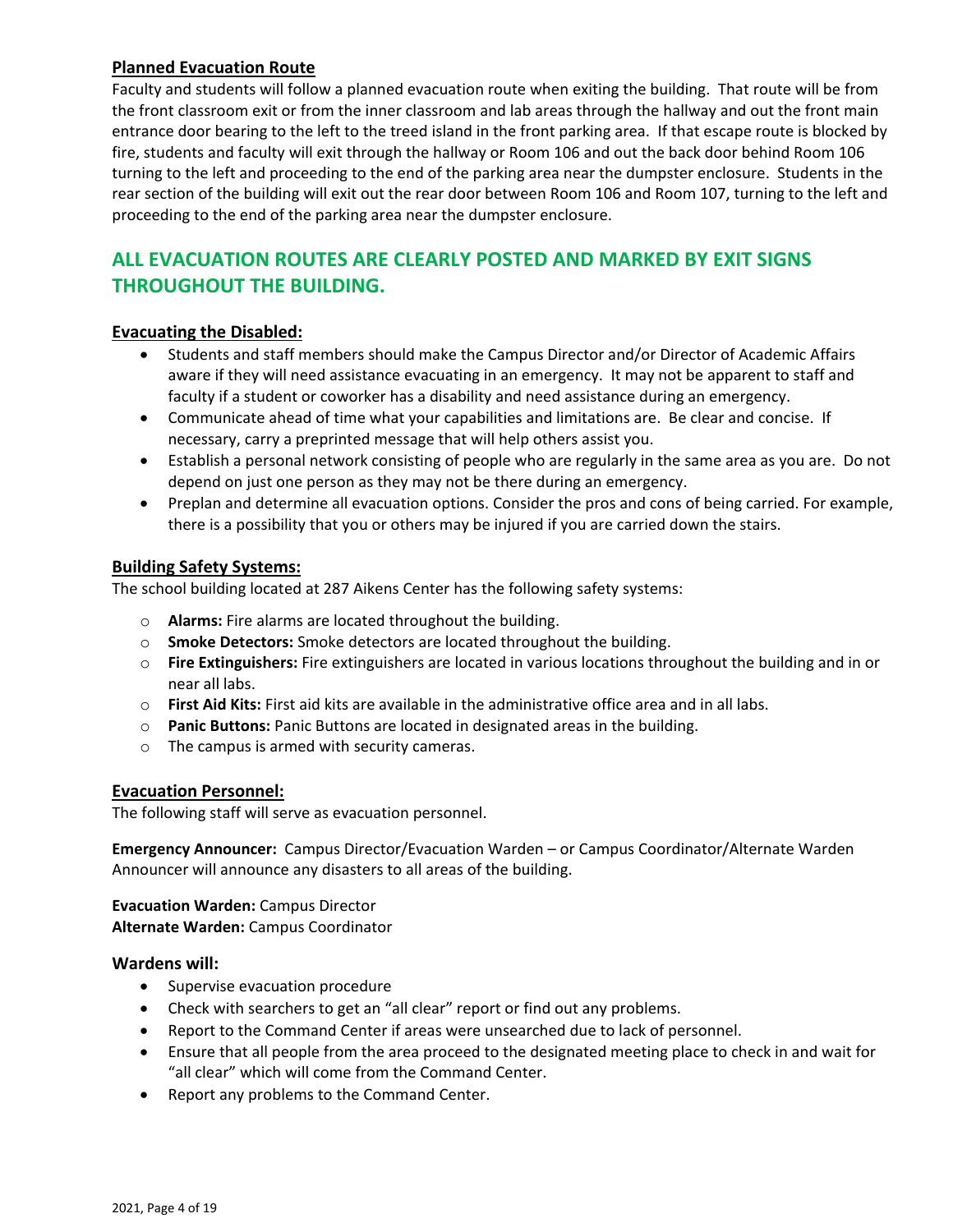# **The Command Center will be the Fire Department.**

Searcher: Online Program Head Searcher: DOAA

# **Searchers will:**

Check all rooms including restrooms, conference rooms, and remote areas, closing all doors behind them. They will advise remaining employees or other persons on the floor about the emergency and the requirement to evacuate.

When the area is "clear" they will proceed out of the building.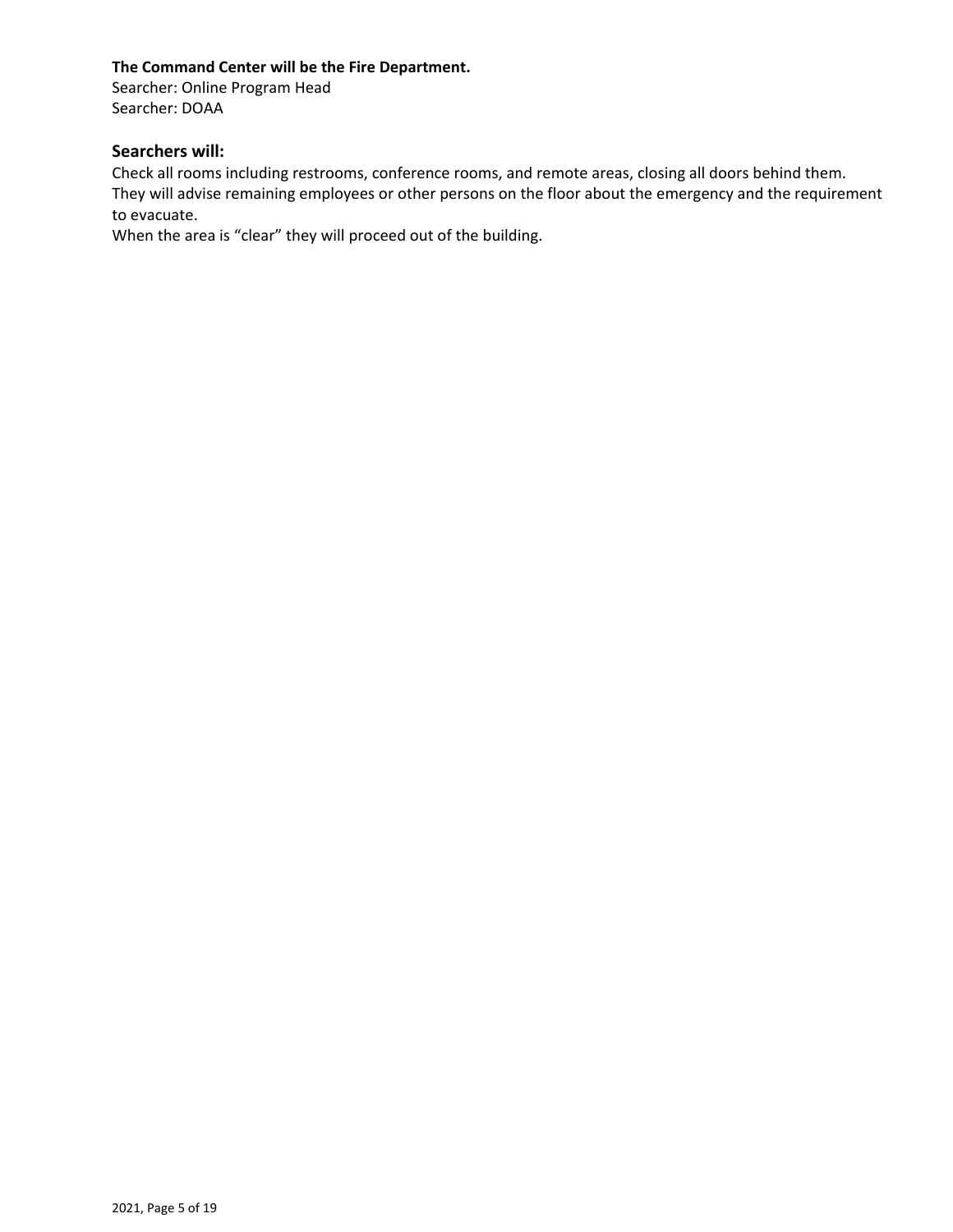# Fire Emergency Plan

# **If you discover fire or see smoke do not panic. Call 911 and proceed with the following:**

# <span id="page-5-0"></span>**R A C E**

**R**emove/Relocate individuals away from danger; if possible, without endangering your safety.

**A**ctivate Alarm: Call 911

**C**onfine/Contain fire and smoke by closing doors and windows.

**E**xtinguish fire only if trained and fire is small by using the nearest fire extinguisher.

# **Follow Instructions for the Building Evacuation Plan:**

- $\circ$  Check doors with the back of your hand to ensure it is cool before opening.
- o Walk quickly Do Not Run out of the building to the designated safe place.
- o Instructors should lead students to the designated safe area.
- o Instructors should take the Attendance Sheet/Book with them.
- $\circ$  Instructors should take attendance once at the safe area and report to the Evacuation Warden.

# <span id="page-5-1"></span>**Safe Area Location:**

The safe area for the staff and students is designated as the parking lot island containing the small trees toward the front of the Comfort Inn in the front parking lot and/or the dumpster enclosure area at end of the parking lot area at the back of the campus close to rear of the Shepherd State University building. This will provide room for emergency vehicles in the front of the campus and back of the campus staff parking space area closest to the building.

# **Do Not Re-Enter the Building until the ALL CLEAR is issued by the FIRE DEPARTMENT**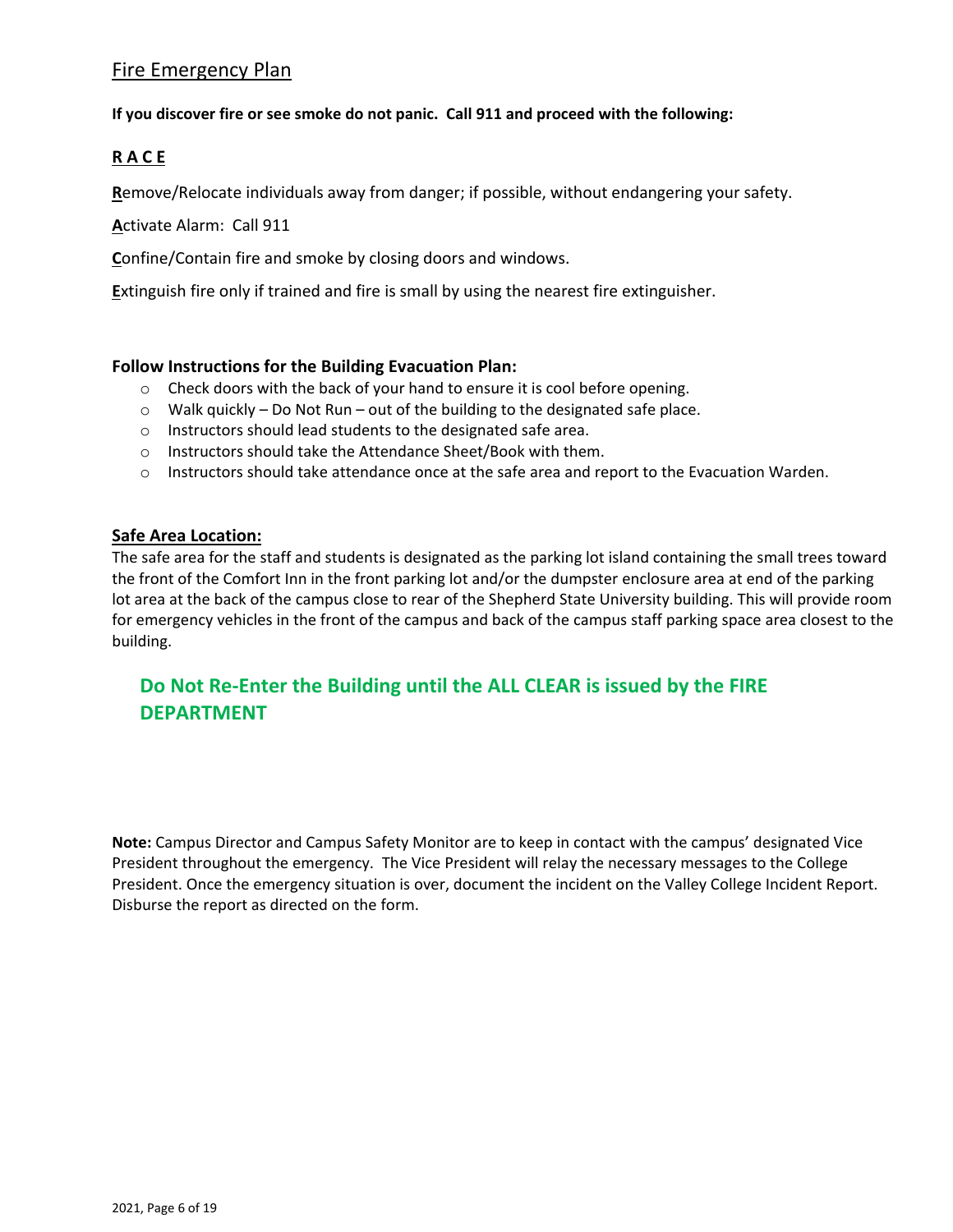# <span id="page-6-0"></span>**Severe Weather Plan**

#### **Severe weather includes tornados, severe thunderstorms, violent snowstorms, and flooding.**

#### **Tornados/Severe Thunderstorm Watch:**

If a tornado or severe thunderstorm watch has been issued in an area that includes the campus:

- $\circ$  Monitor local emergency alert weather stations or the National Weather Service.
- o Faulty and staff should be alerted to inform students of building's safe areas and be ready to relocate to those areas in case the Watch is upgraded to a Warning.

#### **Definition of a Watch:**

A severe thunderstorm or tornado watch is issued by the National Weather Service when the weather conditions are such that a severe thunderstorm, a tornado, or both, are more likely to develop and you should be prepared to move to a designated safe area.

#### **Definition of a Warning**:

A severe thunderstorm or tornado warning is issued by the National Weather Service when a thunderstorm or tornado has been sighted or indicated by weather radar. At this point, the danger is very serious, and you should move to a designated safe area.

#### **If a tornado or a severe thunderstorm WARNING has been issued in the area that includes the campus:**

- o Move students and staff to safe areas IMMEDIATELY.
- o Close classroom, laboratory, and office doors.
- $\circ$  Instructors should take the attendance sheet/book to the safe areas with them.
- o Remain in safe area until warning expires or until the "all clear" has been issued.

# **School Closings and delays will be decided by the Campus Director. Announcements of such will be made on Facebook, on/through Portal, on WHAG television station, and through SMS texting.**

#### **A phone tree has been established if calls need to be made to staff in emergency situations:**

Campus Director/Director of Academic Affairs will call or text the Administrative staff, Admissions Representatives, Financial Aid Advisor, Career Service Advisors and Faculty and Online staff.

#### <span id="page-6-1"></span>**Safe Area Location**

The classrooms, computer labs, file room and interior staff offices, are the safe areas for both students and staff since these rooms, labs and offices do not have windows. The reception area, and all staff offices and the MCA computer lab at the very front of the building are not to be used because of the number of windows and class doors in those areas.

Interior corporate offices and rooms are safe areas for corporate personnel with the exception of the outer offices and the front entry and rear kitchen area because of the windows and glass doors located in those areas.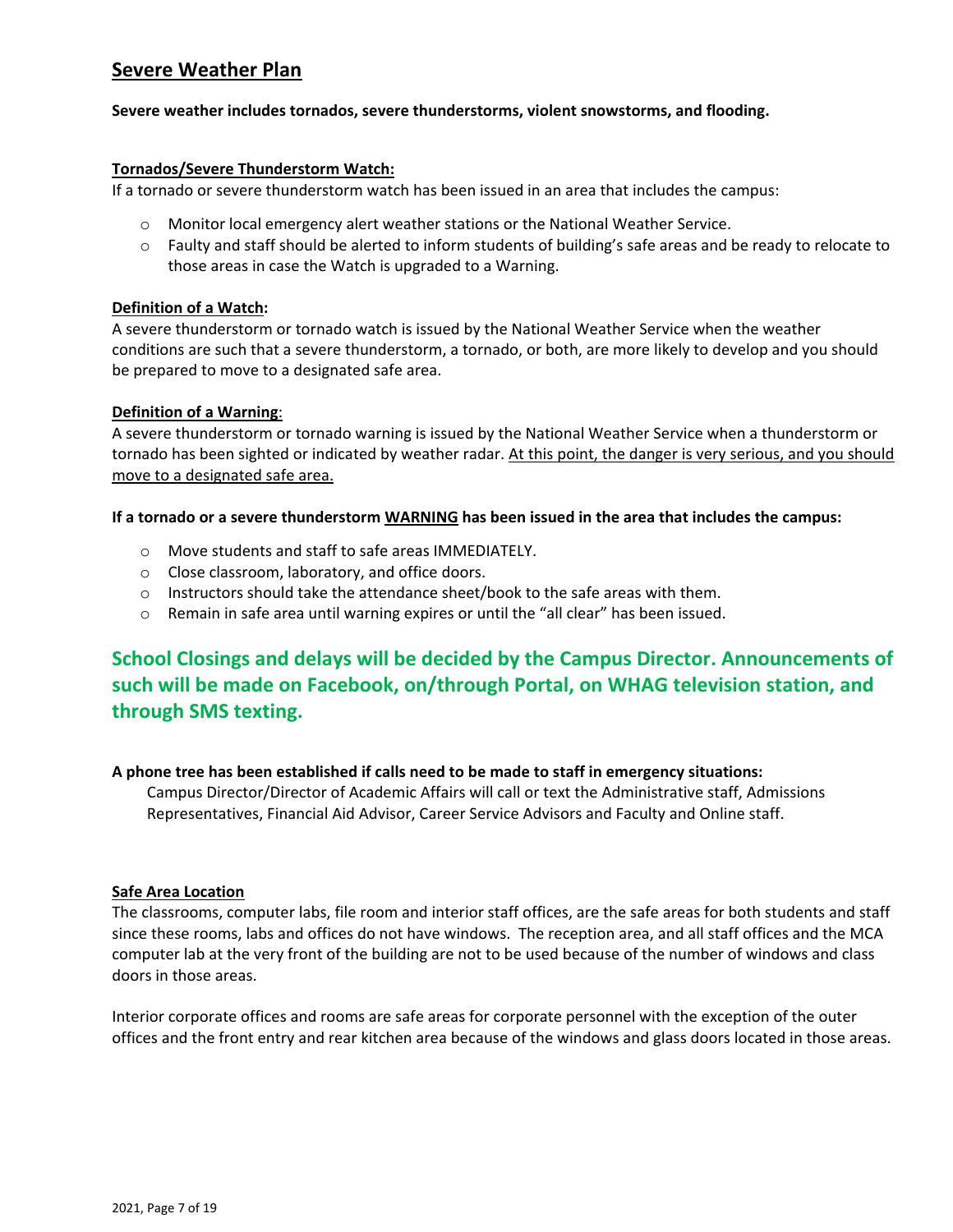# <span id="page-7-0"></span>**Shelter–In–Place Procedures**

Sheltering in place provides refuge for students, staff and the public inside the school building during an emergency. Shelters are located in areas of the building that maximize the safety of inhabitants.

**Sheltering in place is used when evacuation would put people at risk (i.e., tornado, environmental hazard, blocked evacuation route).**

#### **Shelter areas may change depending on the emergency.**

- Identify safe areas in each school building.
- Campus Director or Campus Safety Monitor announces that students andstaff must go to shelter areas.
- Bring all persons inside building(s).
- Instructors take class rosters.
- Close all exterior doors and windows, if appropriate.
- Turn off ventilation leading outdoors, ifappropriate.
- Instructors account for all students after arriving in shelter area.
- All persons remain in shelter areas until a Campus Director or Campus Safety Monitor, or emergency responder declares that it is safe to leave.

#### **If all evacuation routes are blocked:**

- Stay in room and close door.
- Keep air as clean as possible.
	- o Seal door.
	- o Open or close windows as appropriate.
	- o Limit movement and talking in room.
- Communicate your situation to Campus Director or Campus Safety Monitor, or emergency responder by whatever means possible.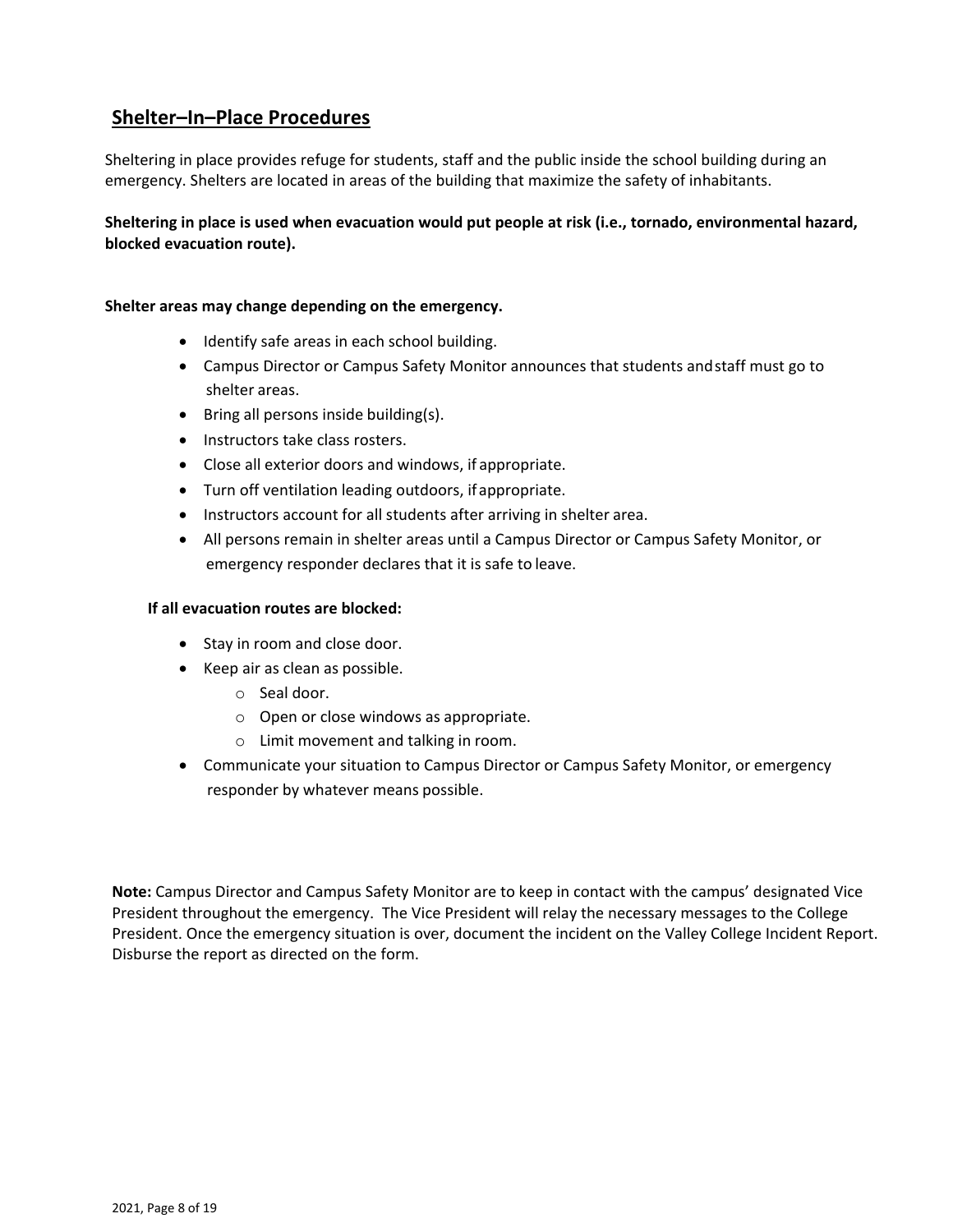# <span id="page-8-0"></span>**Lockdown Procedures**

One means of securing the school is to implement lockdown procedures. These procedures may be called for in the following instances:

- **1)** Lockdown with warning The threat is outside of the school building. The school may have been notified of a potential threat outside of the building.
- **2)** Lockdown with intruder, shooter, or other internal threat The threat/intruder is inside the building.

Lockdown with warning procedures

- Campus Director and Campus Security Monitor (or designee) will order and announce "lockdown with warning" procedures. Repeat announcement several times.Be direct.
- Campus Director will contact local law enforcement / 911 to report incident
- Bring people inside.
- Lock exterior doors.
- Clear hallways, restrooms, and other rooms that cannot be secured.
- Pull shades. Keep students away from windows.
- Control all movement but continue classes. Move on announcementonly.
- Campus Director or Campus Security Monitor will announce "allclear."

Lockdown with intruder procedures (these actions happen rapidly)

- Campus Director or Campus Security Monitor (or designee) will order and announce "lockdown with warning" procedures. Repeat announcement several times.Be direct.
- Campus Director will contact local law enforcement / 911 to report incident
- Immediately direct all students, staff, and visitors into nearest classroom or secured space. Classes that are outside of the building SHOULD NOT enter the building. Move outside classes to primary evacuation site.
- Lock classroom doors.
- DO NOT lock exterior doors.
- Move people away from windows and doors. Turn off lights.
- DO NOT respond to anyone at the door until "all clear" is announced.
- Keep out of sight.
- Campus Director or Campus Security Monitor will announce "all clear."

Some other threats may override lockdown, i.e., confirmed fire, intruder in classroom, etc. Lockdown may be initiated in non-threatening circumstances to keep people away from areas where there may be a medical emergency or disturbance.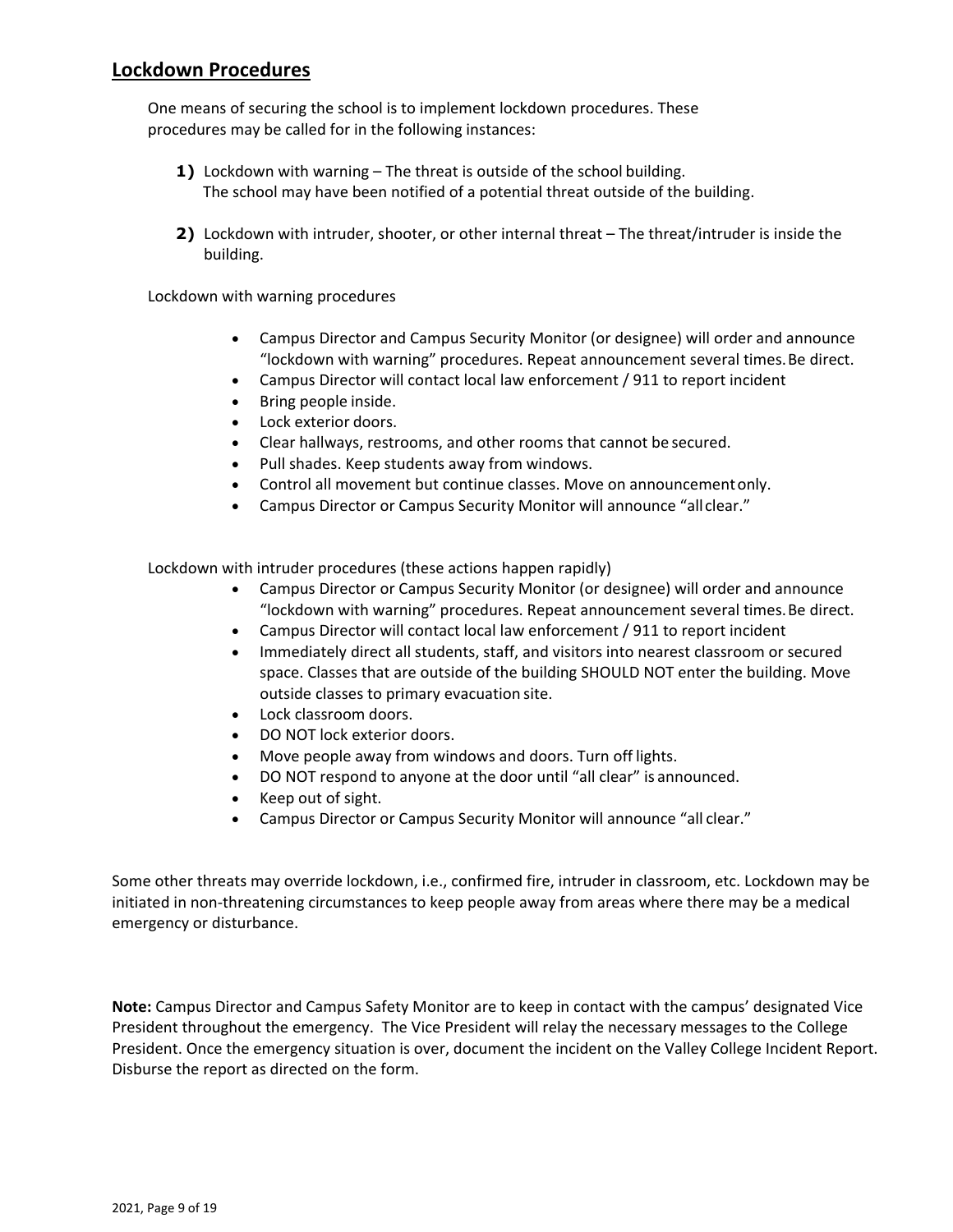# <span id="page-9-0"></span>**Hazardous Materials**

#### **Incident occurs in school:**

- Notify Campus Director or Campus Safety Monitor.
- Call **911**. If the type and/or location of hazardous material is known, reportthat information to 911.
- Evacuate to an upwind location taking class roster. Instructors take attendanceafter evacuation.
- Seal off area of leak/spill. Close doors.
- Fire officer in charge will determine additional shelter-in-place or evacuationactions.
- Shut off heating, cooling and ventilation systems in contaminated area to reduce the spread of contamination.
- Campus Director or Campus Safety Monitor notifiesthe Business Office in Administrative.
- Resume normal operations when fire officials approve.

# **Incident occurs near school property:**

- Fire or law enforcement will notify Campus Director or designated Staff Member.
- Consider closing outside air intake, evacuating students to a safe area orsheltering students inside the building until emergency passes or relocation isnecessary.
- Fire officer in charge of scene will instruct Campus President or designated Staff Member on the need for sheltering or evacuation.
- Follow procedures for sheltering or evacuation.
- If evacuating, instructors take class rosters and take attendance after evacuation.
- If evacuation is not ordered, be aware of and remain alert for any change in health conditions of students and staff, especially respiratory problems. Seek medical attention if necessary.
- Resume normal operations when fire officials approve.

**Note:** Campus Director and Campus Safety Monitor are to keep in contact with the campus' designated Vice President throughout the emergency. The Vice President will relay the necessary messages to the College President. Once the emergency situation is over, document the incident on the Valley College Incident Report. Disburse the report as directed on the form.

# **Biohazardous materials**

Biohazardous materials (medical waste) may include things like used syringes, needles, or other tools contaminated with human blood, human body fluids, bacteria, or other microorganisms.

- Valley College only uses approved Biohazardous disposal containers. These containers are clearly marked with the biohazardous symbol. Room doors that may contain biohazardous wastes are clearly marked with the biohazardous symbol.
- All biohazardous material is handled by Valley College staff who have received training and is removed from the building and disposed of by an outside vendor.
- Students are taught how to properly handle biohazardous material collected during clinical-related courses.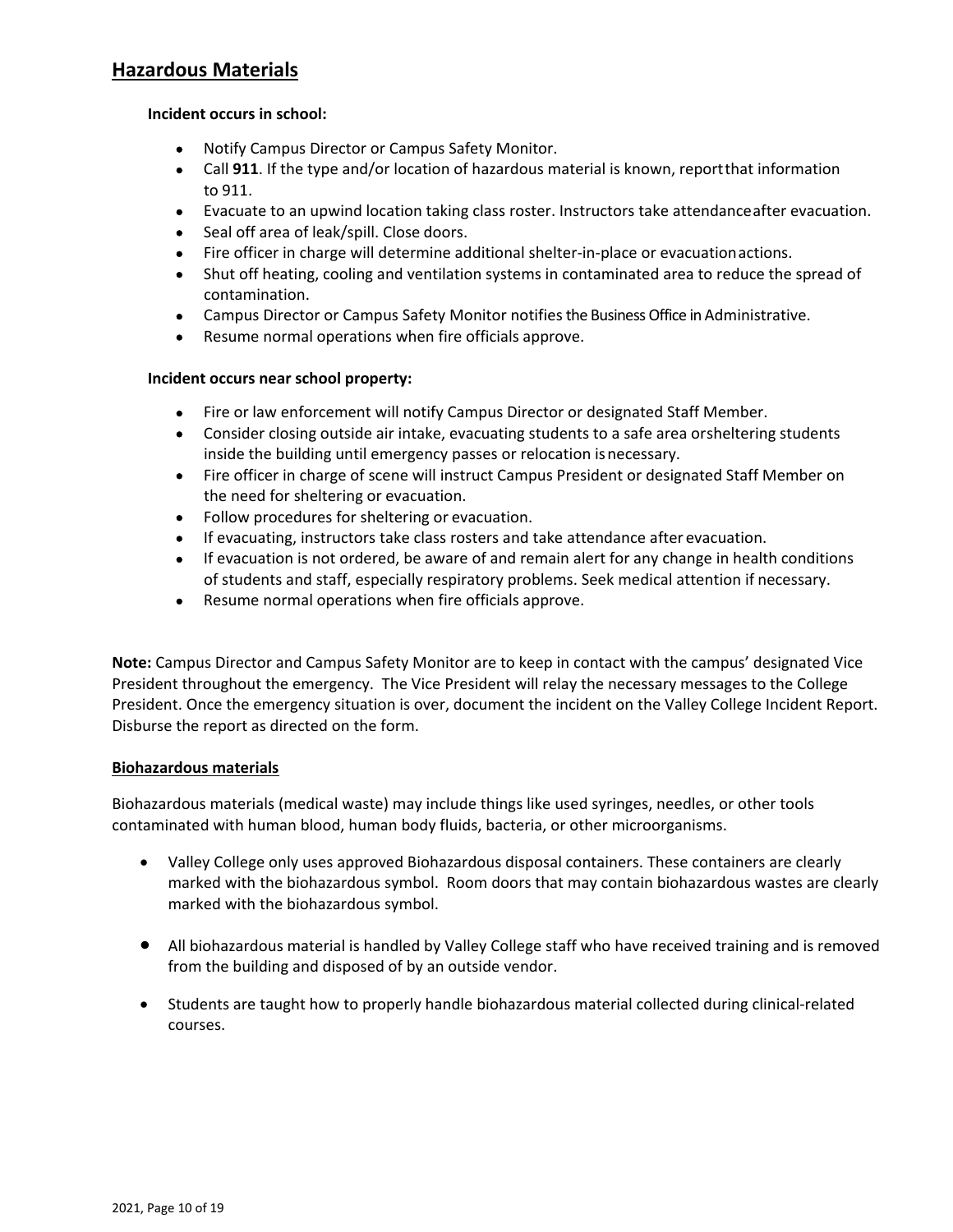# **Bloodborne Pathogens**

Accidental Needle Stick Policy - If you pierce or puncture your skin with a used needle, follow this first aid advice immediately:

- 1. Immediately "bleed" the injured site by holding their finger or area of puncture under cold running water for several minutes. Apply slight pressure to ensure the blood is flushed out - this will try to prevent potential infection or virus from entering the bloodstream and just flushing out through the wound.
- 2. Wash the injured sight with soap which can kill the bacteria/infection. Do not scrub the wound while you are washing it. Do not suck the wound.
- 3. Wrap the site with gauze.
- 4. Go immediately to a healthcare facility to get tests ran for HIV/HCV/Hep, any blood borne pathogens. The individual should tell receptionist that they had an accidental needle stick injury. It is possible that the provider may prescribe prophylactic antibiotics. The hospital/facility will also make sure they get follow up testing done as well - after 6 weeks, 3 months, 6 months, a year, and then three years from exposure date.
- 5. Document. Supervising instructor (instructor witnessing the event) will fill out an incident report with time, date, details, student comments, their signature, etc. You will be asked to sign/date the report.

Students in clinical or externships classes should use the universal blood and fluid precautions established by the clinical or externship site. Reference: Chapter 16-3-1 West Virginia Administrative Code <http://code.wvlegislature.gov/16/>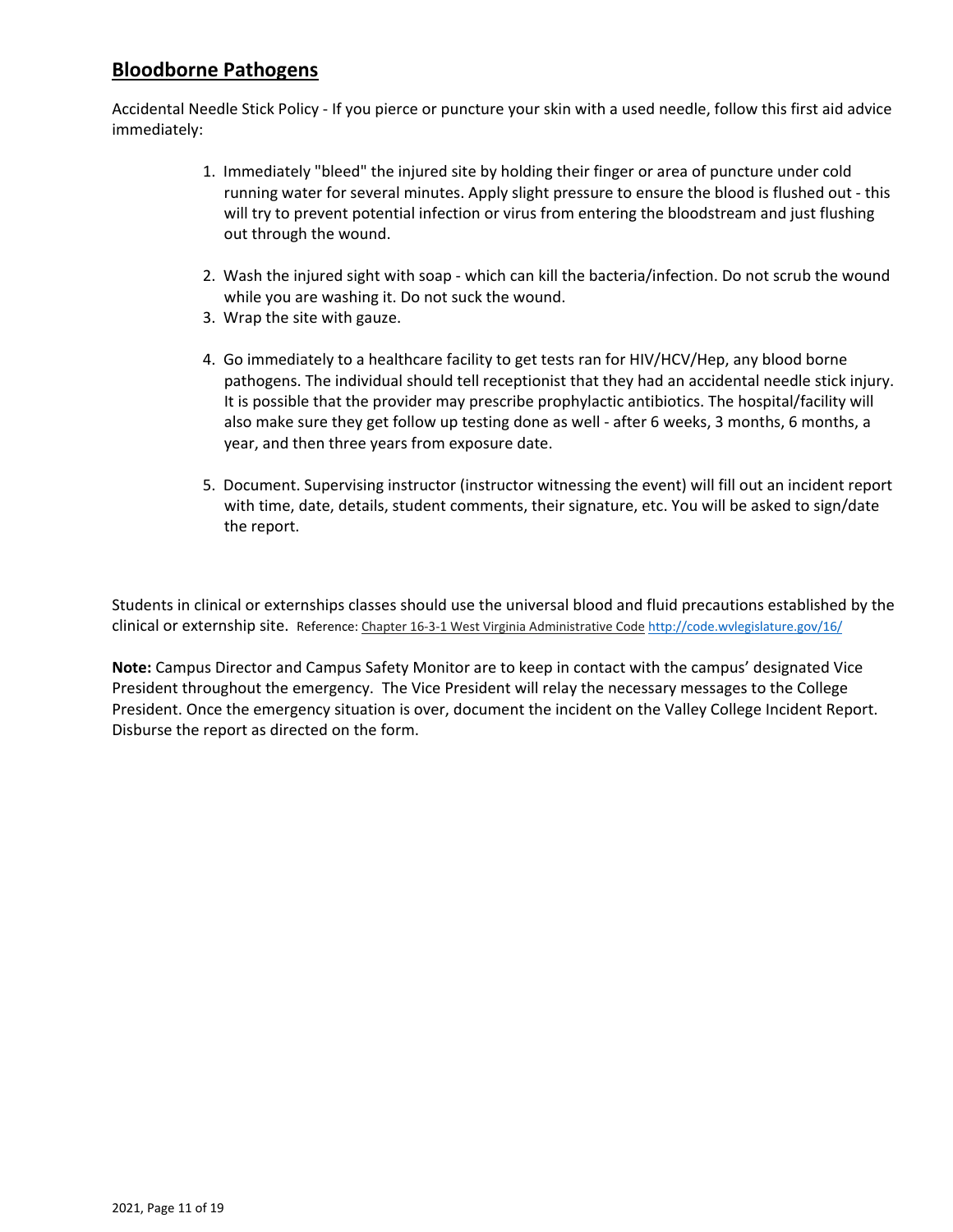# <span id="page-11-0"></span>**Medical Emergency**

# <span id="page-11-1"></span>**Life–threatening injury or illness, or death:**

- Notify Campus Director to make emergency calls. If unable toreach office immediately, call **911**. **Work as a team**. Give as much information to the 911 operator as possible regarding the injury or illness, whether or not the victim is conscious or unconscious. Do not hang up unless directed to do so by the 911 operator.
- Give full attention to the victim(s).
- Do not attempt to move a person who is ill or injured unless he/she is in immediate danger of further injury.
- If possible, isolate the affected student/staff member. Disperse onlookers and keep others from congregating in the area.
- Check breathing. Is the airway clear? Is the victim in a position to facilitate breathing?
- Help stop bleeding.
	- o Applying pressure on wound or elevating wound may help stop orslow bleeding.
	- o Protect yourself from body fluids. Use gloves if available.
- Check for vital signs. Initiate first aid, if you are trained.
- Comfort the victim(s) and offer reassurance that medical attention is on theway.
- After immediate medical needs have been cared for, remain to assistemergency medical services personnel with pertinent information about the incident.
- Document action taken on Valley College Incident Report form and send a copy to the Administrative Office as directed

# **Administrator:**

- In case of traumatic medical emergency or death at school:
	- o Notify Campus Director or Campus Security Monitor.
	- $\circ$  Notify emergency contact persons listed in victim's file.
	- o Activate post-crisis procedures if necessary.
- In all other medical emergencies, assess individual's need for post–crisis intervention.
- Document action taken on Valley College Incident Report form and send a copy to the Administrative Office as directed

# <span id="page-11-2"></span>**Non-life-threatening injury or illness:**

- For all non-life-threatening illnesses and injuries, communicate with Campus Director, Campus Security Monitor, or the front desk.
- Document action taken on Valley College Incident Report form and send a copy to the Administrative Office as directed

# <span id="page-11-3"></span>**Infectious Diseases Epidemic**

In light of the Covid-19 Virus, Valley College has established the following procedures if there is an infectious disease epidemic. Valley College will follow all directives from the local, state or federal government.

However, the Covid-19 virus is not the only infectious disease that students and staff must be concerned about. Flu season can impact the students and staff at Valley College. If there is an outbreak of an infectious disease,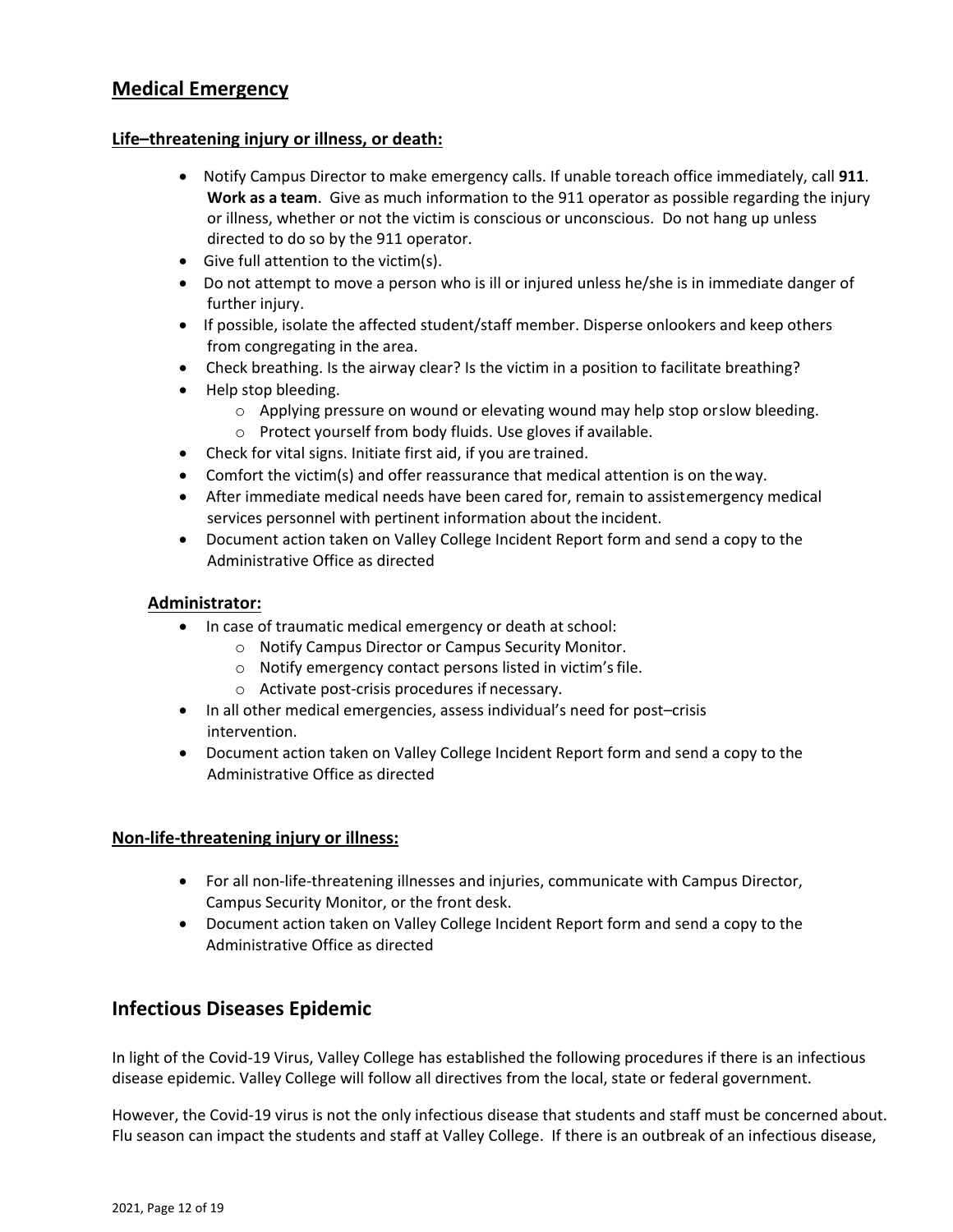**Valley College will follow the recommendation of the CDC and/or the WV or Ohio Department of Health. This may include but not limited to:**

- Wash your hands frequently.
- Stay home if you are sick (so you do not spread the illness to other people).
- Use a tissue, or cough and sneeze into your arm, not your hand. Turn away from other people.
- Use single-use tissues. Dispose of the tissue immediately.
- Wash your hands after coughing, sneezing or using tissues.
- Do not touch your eyes, nose or mouth (viruses can transfer from your hands and into the body).
- Do not share cups, glasses, dishes or cutlery.

#### **Workplaces can help by having an infection control plan which includes:**

- Having an infection control plan.
- Providing clean hand washing facilities.
- Offering alcohol-based hand sanitizers when regular facilities are not available (or to people on the road).
- Providing boxes of tissues and encourage their use.
- Providing disinfectant wipes, especially for use in common areas.
- Cleaning surfaces more often, such as doorknobs, handles, stair railings, bars, desks, phones, kitchens, shared computers.
- Reminding staff to not share cups, glasses, dishes and cutlery. Be sure dishes are washed in soap and water after use.
- Removing magazines and papers from waiting areas or common rooms (such as tea rooms and kitchens).
- Considering cleaning a person's workstation or other areas where they have been if a person has suspected or identified with an infection.
- Making sure ventilation systems are working properly.

# **Practice Social Distancing:**

Social distancing is a strategy where you try to avoid crowded places, large gatherings of people or close contact with a group of people. In these situations, viruses can easily spread from person to person. In general, a distance of one to two meters (3 to 6 feet) will slow the spread of a disease, but more distance is more effective.

# **If the emergency elevates to the point that the campus has to temporary close the campus, the students and staff may be able to conduct business (attend classes) by practicing the following social distancing steps:**

- Use telephone, video conferencing, or the internet to conduct class and as much business as possible.
- Allow students/employees to work from home, or to work flexible hours to avoid crowding the classroom/workplace. (If allowed, a clinical lab course may be conducted if we limited students in the classroom.)
- Increase the distance between desks or workstations.
- Increase the number of times surfaces are cleaned.
- Cancel or postpone any travel, meetings, workshops, etc. that are not necessary.
- Drive, walk, or cycle to work, but try to avoid public transit. Schedules may need to be altered if students/staff can arrive early/late so they can use public transit when it is less crowded or take advantage of carpooling situations.
- Have more staggered lunch hours to avoid crowded breakrooms.
- Spend as little time as possible at the photocopy centers.
- When meetings are necessary, have the meeting in a larger room where people can sit with more space between them (at least about one to two meters apart).
- Avoid shaking hands or hugging.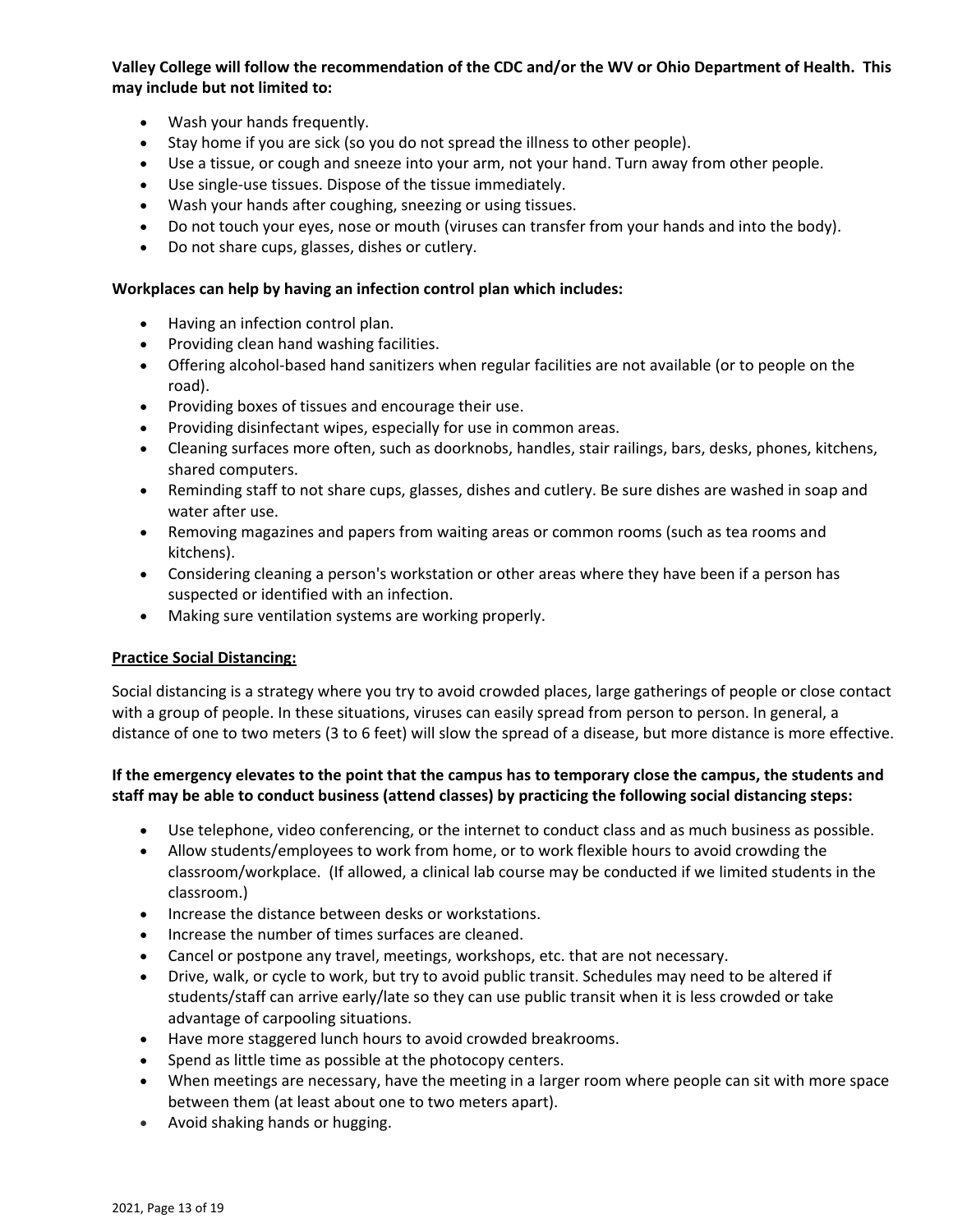# <span id="page-13-0"></span>**Bomb Threat**

- Schools are responsible for assessing bomb threats to determine credibility.
- All bomb threats must be taken seriously until they are assessed.
- The decision whether or not to evacuate rests with the **school**, not the responding agencies, unless a device islocated.

# **Procedures upon receiving a bomb threat:**

#### **By phone call:**

- **Remain calm.**
- **Do not hang up. Keep the caller on the line as long as possible andlisten carefully.** If at all possible, have a second staff member contact the Campus Director or Campus Security Monitor while you keep the caller on the line and ask the following questions:
- Where is the bomb/chemical or other hazard?
- When will it explode/be activated?
- What does it look like?
- What kind of bomb/hazard is it?
- What will cause it to explode/activate?
- What is your name?
- Did you place the bomb/hazard? WHY?
- Where are you?
- Exact wording of the threat:

If voice is familiar, who did it sound like? \_\_\_Male Female Adult Juvenile Age

# **Caller's voice: Note pattern of speech, type of voice, tone. Check all that apply.**

|         |                 |                  |                | .      |          |
|---------|-----------------|------------------|----------------|--------|----------|
| Calm    | Excited         | Loud             | Soft           | Deep   | Nasal    |
| Raspy   | <b>Distinct</b> | Slurred          | Normal         | Crying | Laughter |
| Slow    | Rapid           | <b>Disguised</b> | Accent         | Lisp   | Stutter  |
| Drunken | Familiar        | Incoherent       | Deep breathing |        |          |

#### **Background sounds: Check all that apply.**

| Voices       | Airplanes     | Street noises | <b>Trains</b> | Quiet               | <b>Bells</b> |
|--------------|---------------|---------------|---------------|---------------------|--------------|
| Clear        | <b>Static</b> | Animals       | Party         | Vehicles            |              |
| <b>Horns</b> | House noises  | PA system     | <b>Music</b>  | Factory<br>machines |              |
| Motor        | Phone booth   | Other:        |               |                     |              |

#### **Threat language: Check all that apply.**

| Well-spoken | Foul | Taped | Incoherent | Irrational | Message read from script |
|-------------|------|-------|------------|------------|--------------------------|
| (educated)  |      |       |            |            |                          |
|             |      |       |            |            |                          |

Did caller indicate knowledge of the building? Givespecifics:

Person receiving call:  $\qquad \qquad$  Phone number where call received:

#### **LEAVE YOUR PHONE OFF THE HOOK. DO NOT HANG UP AFTER CALLER HANGS UP.**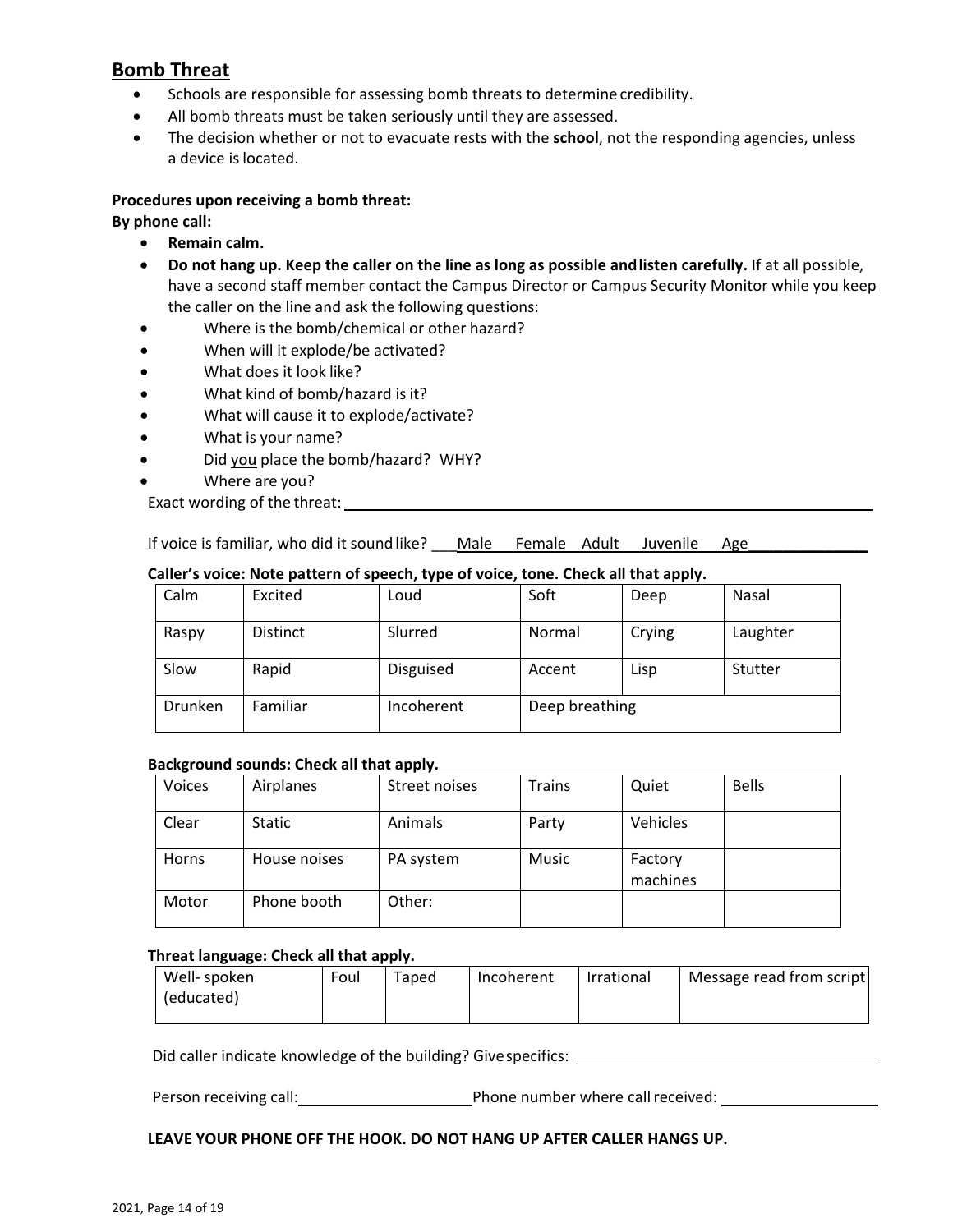#### **By written note**

- o Preserve evidence.
- o Place note in plastic bag, if available.
- o Photograph words written on walls.
- Notify Campus Director or Campus Security Monitor.
- Notify law enforcement.
- Campus Director or Campus Security Monitor orders evacuation or other actions according to threat assessment and school policy.

**Caution:** Overreacting may encourage additional threats.

#### **Scanning process considerations:**

- Scan classrooms and common areas for suspicious items. Scans should be made by people who are familiar with the building. Assign staff to certain areas of the building. Keep in mind that a bomb could be placed *anywhere* on school property— inside or outside.
- Any suspicious devices, packages, etc., should be pointed out to emergency responders. **Do not touch.**
- Once a device is located, emergency responders take responsibility forit.

# **Evacuation considerations:**

- If a decision is made to evacuate, an announcement will be made. **Do not usecell phones, radios or fire alarm system** because of risk of activating a device.
- While notification is being made, other staff should survey the grounds to clear exits and areas where students and staff will be going. Exit routes should be altered accordingly if the location of the device is known.
- When evacuating, leave everything as-is. Leave room doors either unlocked oropen. Instructors take class roster.

# <span id="page-14-0"></span>**Suspicious Package**

- Do not open any suspicious items. If you opened the item, remain calm.
- Contact the Campus Director or Campus Safety Monitor immediately
- The Campus Director or Campus Safety Monitor will call 911and the Vice President
- Do not move the suspicious items.
- Get all persons out of the immediate area of the suspicious package. Close area if possible.
- Limit communication to two-way radios and mobile phones in that area.
- If package is leaking a substance and you touched that substance keep your hands away from any part of your face. Do not touch others or allow anyone to touch you.
- Wash your hands with soapy, hot water from elbows down.
- Do not clean or cover any thing that has leaked from the package.
- Follow all instructions given by the emergency responders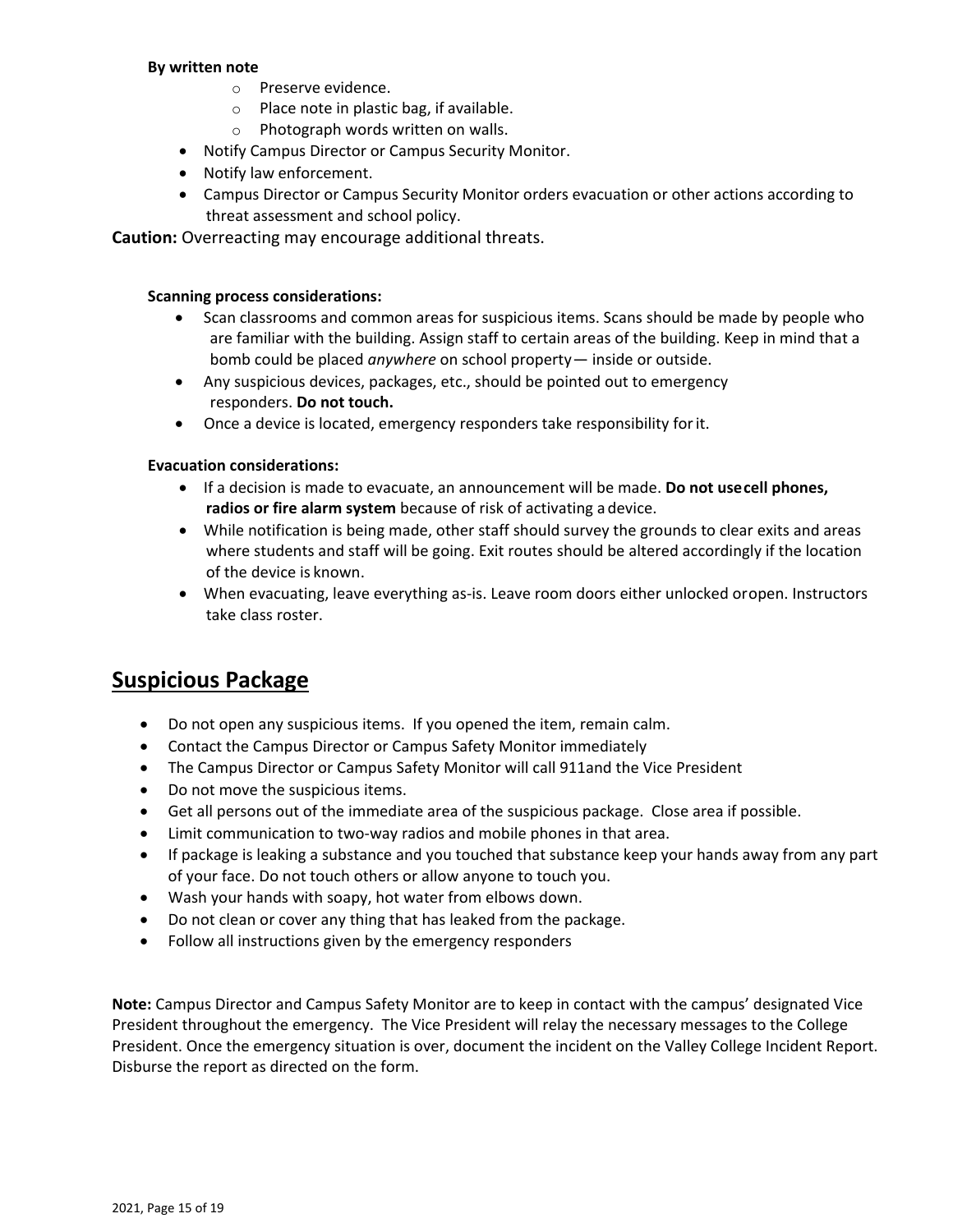# <span id="page-15-0"></span>**Hostage/Intruder Situation Plan**

If an intruder enters a classroom or enclosed area with a weapon and threatens to shoot or injure persons, the following guidelines should be followed:

# **Responsibilities for Vice President/Campus Director/Designee:**

- Immediately notify police (911)
- Initiate **Action Secure Building**
	- $\circ$  Lock down building and do not let any students that are not in class enter the building
	- o Alert all rooms of the event.
	- o Instructors will lock classroom doors.
- If the Vice President/Campus Director is not present, notify the Vice President/Campus Director of the situation.
- Monitor hostage situation the best you can without doing anything to exacerbate it.
- Follow instructions of law enforcement officials who will take over when they arrive on site.

# **Staff:**

- Remain calm. Talk with the individual in a low-key, non-threatening manner. Do not argue with or antagonize the individual in any way.
- Keep your distance. Give the intruder ample personal space.
- Do not attempt to deceive or threaten the intruder.
- Do not buy into the delusions of the intruder.
- Suggest marching the students or staff quietly out the back door. Back off if this approach angers the intruder.
- Be constantly alert and prepared for violence. Initiate *Flight Hide or Fight* if the intruder opens fire.
	- o **Flight** Move quickly, low and never in a straight line, out of the area of imminent danger.
	- o **Hide** Seek cover, if possible, lock or secure door and notify police by calling 911, remain quiet and calm, be alert and look for force multipliers (car keys, chemicals, fire extinguishers, objects. etc.)
	- o **Fight (last resort, imminent danger)** Control Distance, Dominate, Disarm and Disable.

**Note**: If the school becomes involved in a hostage situation the primary concern must be the safety of the staff. Individuals who take hostages are frequently emotionally disturbed and the key to dealing with them is to make every attempt to AVOID antagonizing them.

# **Vice President/Campus Director/Designee:**

- Inform staff supervising students in the classroom to initiate *Flight, Hide or Fight*.
- Immediately notify police by calling 911.
- If the Vice President/Campus Director is not present, notify the Vice President/Campus Director of the situation.
- Work in coordination with supervisors of law enforcement until the situation is resolved.
- Initiate student release procedures and or evacuation procedures only if it becomes necessary.

# **Staff and Other Individuals:**

- In offices, maintain *Flight, Hide or Fight* until the situation is resolved.
- In open areas, move staff, prospective students, visiting graduates or online students to safer areas as quickly as possible. Only in extreme cases should it become necessary to initiate *Flight, Hide or Fight*. This should be done only when there is no chance for the individuals to reach safer areas.

# **Drills:**

Valley College – Martinsburg's students receive an introductory training during Orientation. It also holds an annual Active Shooter Preparedness presentation for students. The new employees receive Active Shooter training during their on-boarding process. An Active Shooter drill is held annually for staff and faculty members.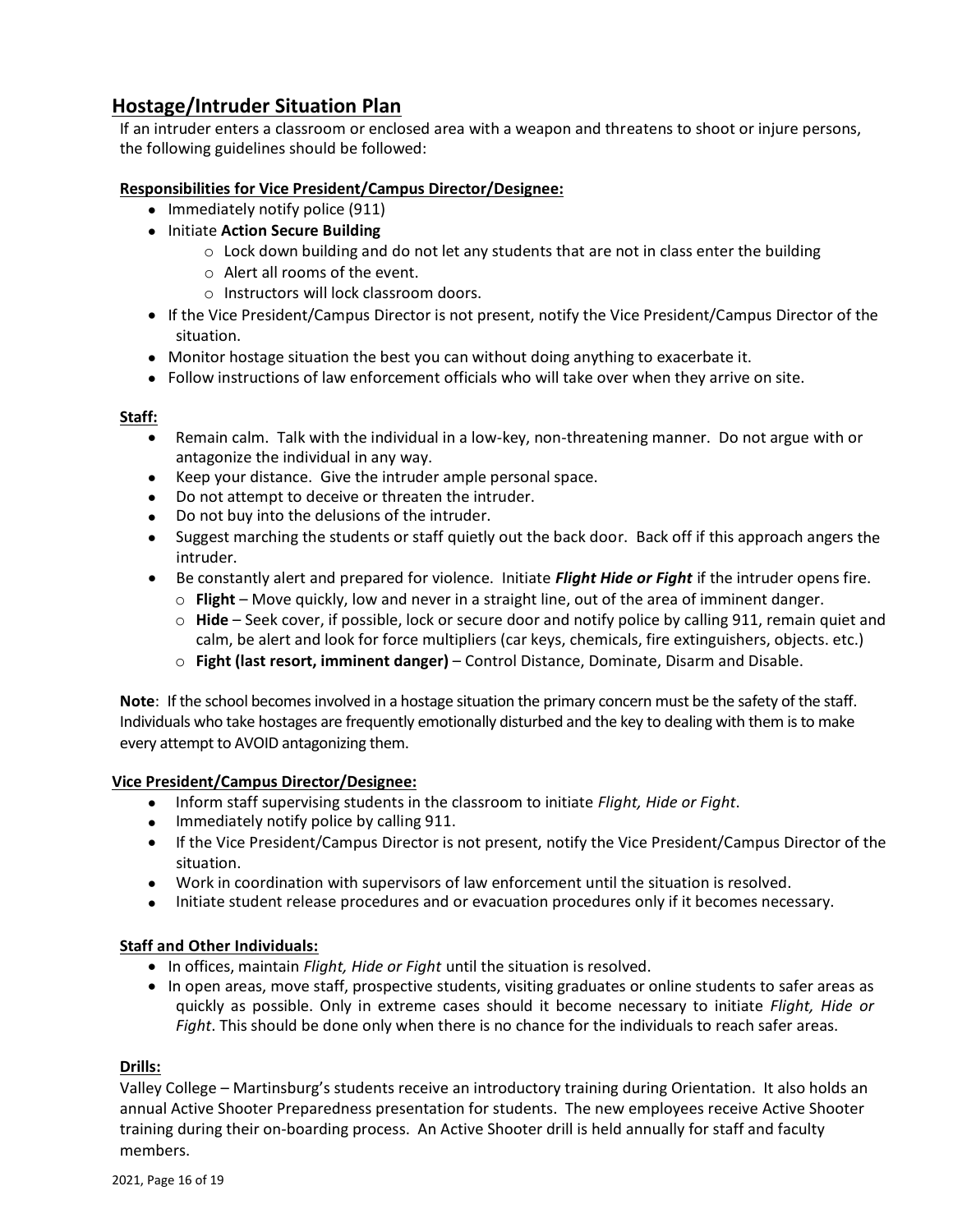# **Bullying:**

Valley College prohibits acts of bullying. If a student feels like he or she is being bullied they should discuss the matter with the Campus Director or the Campus Security Monitor. Acts of bullying will be dealt with appropriately.

Bullying is repeated aggressive behavior that can be physical, verbal, or relational, in-person or online.

**Physical bullying** – includes hitting, kicking, or pushing you (or even just threatening to do so), as well as stealing, hiding, or ruining your things, and hazing, harassment, or humiliation.

**Verbal bullying** – includes name-calling, teasing, taunting, insulting, or otherwise verbally abusing you.

**Relationship bullying** – includes refusing to talk to you, excluding you from groups or activities, spreading lies or rumors about you, making you do things you do not want to do.

# <span id="page-16-0"></span>**Cyberbullying:**

Technology means that bullying is no longer limited to schoolyards or street corners. Cyberbullying can occur anywhere, even at home, via smartphones, emails, texts, and social media, 24 hours a day. Cyberbullies use digital technology to harass, threaten, or humiliate an individual.

# **Tips for dealing with cyberbullying:**

- Spend less time on social media, checking texts, or emails
- Do not respond back to any message or posts about you regardless how hurtful they can be
- Delete communications without reading them
- Do not share personal information or friends' personal information online
- Never share internet passwords
- Do not seek revenge
- Do not send an email message or post when angry or upset
- Save evidence of the cyberbullying and report the incident
- Report threats of harm and inappropriate sexual messages to the policy. In some cases, the cyberbullies action can be prosecuted by law
- Prevent communication from the cyberbully by blocking their email, cell phone number, and deleting them from social media contacts. Report their activities to their internet service provider (ISP) or to any social media or other websites they use to target you. The cyberbullies actions may constitute a violation of the website's terms or service.
- Be mindful of what you post online. Do not post something that you would not want an employer to see

# **Source:** https://www.helpguide.org/articles/abuse/bullying-and-cyberbullying.htm

# <span id="page-16-1"></span>**Anti-Hazing Policy**

It is the policy of Valley College to strictly prohibit any action or situation which may recklessly or intentionally endanger the mental, physical health and/or safety of its students for the purpose of initiation or admission into or affiliation with any organization operating under the sanction of Valley College.

Hazing is any action or situation which recklessly or intentionally endangers the mental or physical health and/or safety of a student for purposes including but not limited to initiation or admission into, association or affiliation with an organization. Such actions shall include, but not be limited to, any brutality of a physical nature, such as whipping, beating, branding, forced calisthenics, exposure to the elements, forced consumption of any food, liquor, drug, or other substance, or any other forced physical activity which could adversely affect the physical health or safety of the individual to extreme mental stress, such as sleep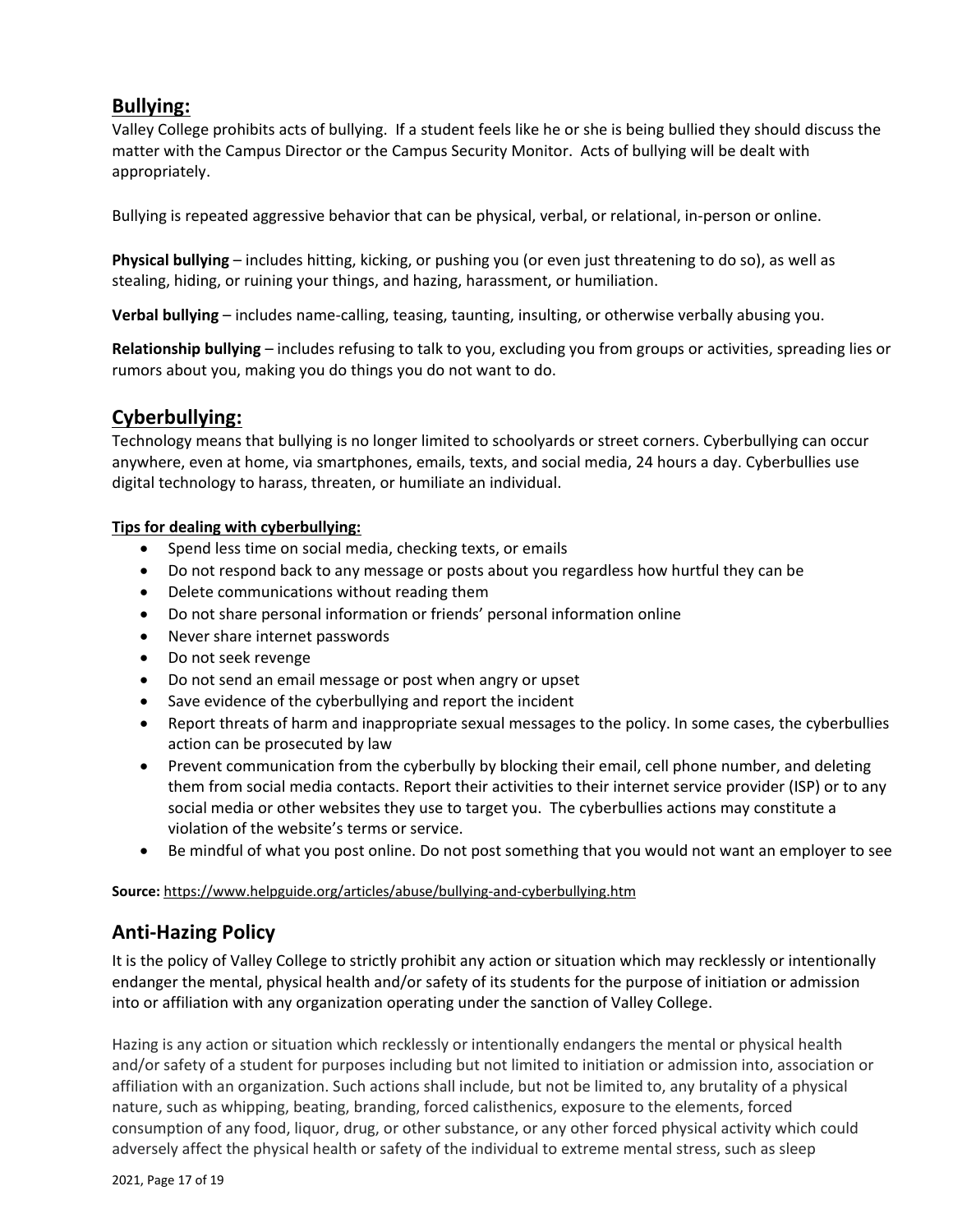deprivation, forced exclusion from social contact, forced conduct which could result in extreme embarrassment, or any other forced activity which could adversely affect the mental health or dignity of the individual.

# <span id="page-17-0"></span>**Communication of Emergency Information and Instructions**

Emergency conditions occurring during business hours will require expeditious communication of instructions to faculty, staff, and students. Uncertainty and confusion should be prevented or minimized, and the protection of lives should be paramount over all else.

Instruments of communication will include but are not limited to text messaging, email, voicemail, postings on social media (Facebook etc.) or by word of mouth depending upon the unique circumstances of the emergency. In the event of an actual emergency, the institution will provide up to date information as long as that information does not impede upon the effectiveness of the plan and risk the safety of any individual.

# <span id="page-17-1"></span>**Media Procedures**

The Campus Director or Vice President serves as media spokesperson unless he/she designates a spokesperson. If spokesperson is unavailable, an alternate assumesresponsibilities. **All staff should refer media contacts to the Campus Director.** The Campus Director should speak to the Vice President. The Vice President will speak with the Valley College President or Chief Compliance Officer before addressing the media.

# **Media checklist:**

- Campus Director or Campus Security Monitor relays all factual information to Vice President / President or Chief Compliance Officer.
- Establish a media information center away from the affected area. Consider:
	- $\circ$  Media need timely and accurate information. However, protect the privacy of staff and students when necessary and justified.
	- o Media will want to be close enough to shoot video footage and photographs, but they should not be allowed to hinder responders.
- Before holding a news conference, brief the participants and coordinate information.
- Determine the message you want to convey. Emphasize the safetyof students and staff.
- Engage media to help distribute important public information. Explain howthe emergency is being handled.
- Respect privacy of victims and families of victims. Do not release names to media.
- Update media regularly. DO NOT say "No comment." Ask other agencies to assist with media.
- Maintain log of all telephone inquiries for future use.

# <span id="page-17-2"></span>**Training**

All students, faculty, and staff will be provided a direct notice explaining the content of this plan and where is can be retrieved at www.valley.edu under the Consumer Information link. A student or staff member can request a hard copy of the plan from the Financial AidOffice. This plan is Appendix C of the Campus Security Report (Clery Report).

The campus community will participate in drills which are conducted annually at a minimum. This plan is also reviewed for all new students during the Orientation process.